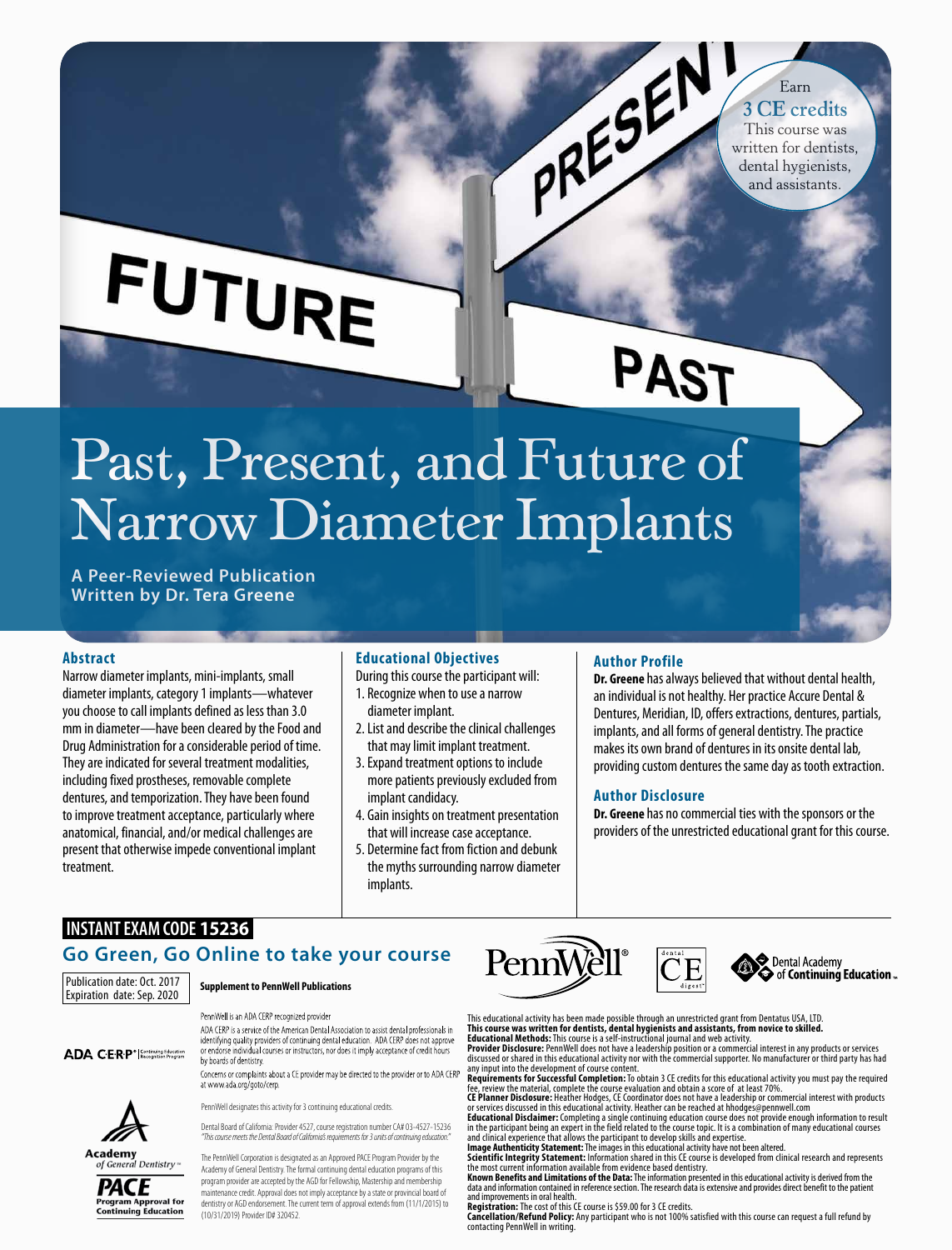#### **Educational Objectives**

The overall goal of this course is to provide the reader with information on the indications and use of narrow diameter implants. On completion of this article, the reader will be able to do the following:

- 1. Recognize when to use a narrow diameter implant.
- 2. List and describe the clinical challenges that may limit implant treatment.
- 3. Expand treatment options to include more patients previously excluded from implant candidacy.
- 4. Gain insights on treatment presentation that will increase case acceptance.
- 5. Determine fact from fiction and debunk the myths surrounding narrow diameter implants.

#### **Abstract**

Narrow diameter implants, mini-implants, small diameter implants, category 1 implants—whatever you choose to call implants defined as less than 3.0 mm in diameter—have been cleared by the Food and Drug Administration for a considerable period of time. They are indicated for several treatment modalities, including fixed prostheses, removable complete dentures, and temporization. They have been found to improve treatment acceptance, particularly where anatomical, financial, and/or medical challenges are present that otherwise impede conventional implant treatment.

There is a crucial gap between the numbers of patients who would benefit from implant treatment and the number of procedures that are performed. According to the American College of Prosthodontists, 178 million people in the United States are missing at least one tooth. And yet only 2.3 million implantsupported crowns are made annually.<sup>1</sup>

#### **Implant Breakthrough**

In the early 1990s, Bernard Weissman understood why so many implant treatment plans did not receive case acceptance and summarized it in terms of time, bone, money, and fear of surgery. This drove him to develop the first narrow diameter implant that was 1.8 mm in diameter. It was a one-piece, selfthreading implant designed for transitional use that would be placed at the same time of stage-one implant surgery, and was immediately loaded so that (1) patients never had to be without teeth, and (2) surgical sites would remain completely protected. This was an amazing breakthrough.

Questions then arose. How long would these narrow diameter implants last? Would they actually osseointegrate? Those questions were answered in 2004 when the FDA approved narrow diameter implants for "long-term use and for any length of time as decided by the health-care provider."2 Further, Dr. Stuart Froum, clinical professor and director of clinical research, Department of Periodontology and Implant Dentistry, New York University Dental Center, along with Dr. Michael Rohrer, Professor and Director of the Hard Tissue Research Laboratory, School of Dentistry, University of Minnesota, Department of Diagnostic and Biological Sciences, Division of Oral and Maxillofacial Pathology, et al. published a histology report concluding that "the percentage of bone to implant contact achieved with these implants was similar to that documented in the literature for conventional turned, screw-shaped, machine-surfaced implants."3

#### **The percentage of BIC achieved was similiar to that documneted in the literature for conventional turned, machine-surface implants**



Histology of Dentatus Narrow Diameter Implants

#### **Calls For Action**

In November 2004, the American Dental Education Association (ADEA) called a special meeting of deans and industry representatives to review the status of implant dentistry in the curriculum. Two initiatives resulted from this meeting: (1) a call for use of a single implant to replace the three-unit bridge and prevent cutting virgin teeth, and (2) a two-implant overdenture should become the first choice of treatment for the edentulous mandible.4 The McGill Consensus statement reported overwhelming evidence in support of the two-implant overdenture.5 Jung, Lang, et al. deemed an implant-supported crown the evidence-based option of choice for replacement of a single anterior tooth with adjacent virgin teeth neighbors in an otherwise sound dentition.*<sup>6</sup>* And yet, today there are still barriers to these levels of care.

In order to increase implant treatment acceptance, Dr. Avishai Sadan, former editor in chief of Quintessence International, urged dentists to focus on objective data rather than descriptive terms. "Patients described how the treatment plan for a three-unit fixed partial denture versus a single implant restoration was presented: 'You are missing a tooth and it needs replacement. We can file down the teeth adjacent to the missing tooth and give you the bridge in about four weeks. Alternatively, we can drill a hole in your jaw, put a screw in there, and put a crown on that. This approach will take about a year.' Even patients who did not want their teeth prepared for a fixed partial denture opted for that treatment plan because the hole in the head alternative was less appealing."7

It is well documented and generally accepted today that if a tooth is missing, an implant is the option of choice. Just as important as the language we select in treatment presentation is the ability to offer multiple solutions within the field of implantology. The end goal is the same: we want our patients to benefit from the numerous advantages of implants with regard to function and preservation of bone and esthetics, irrespective of size or brand.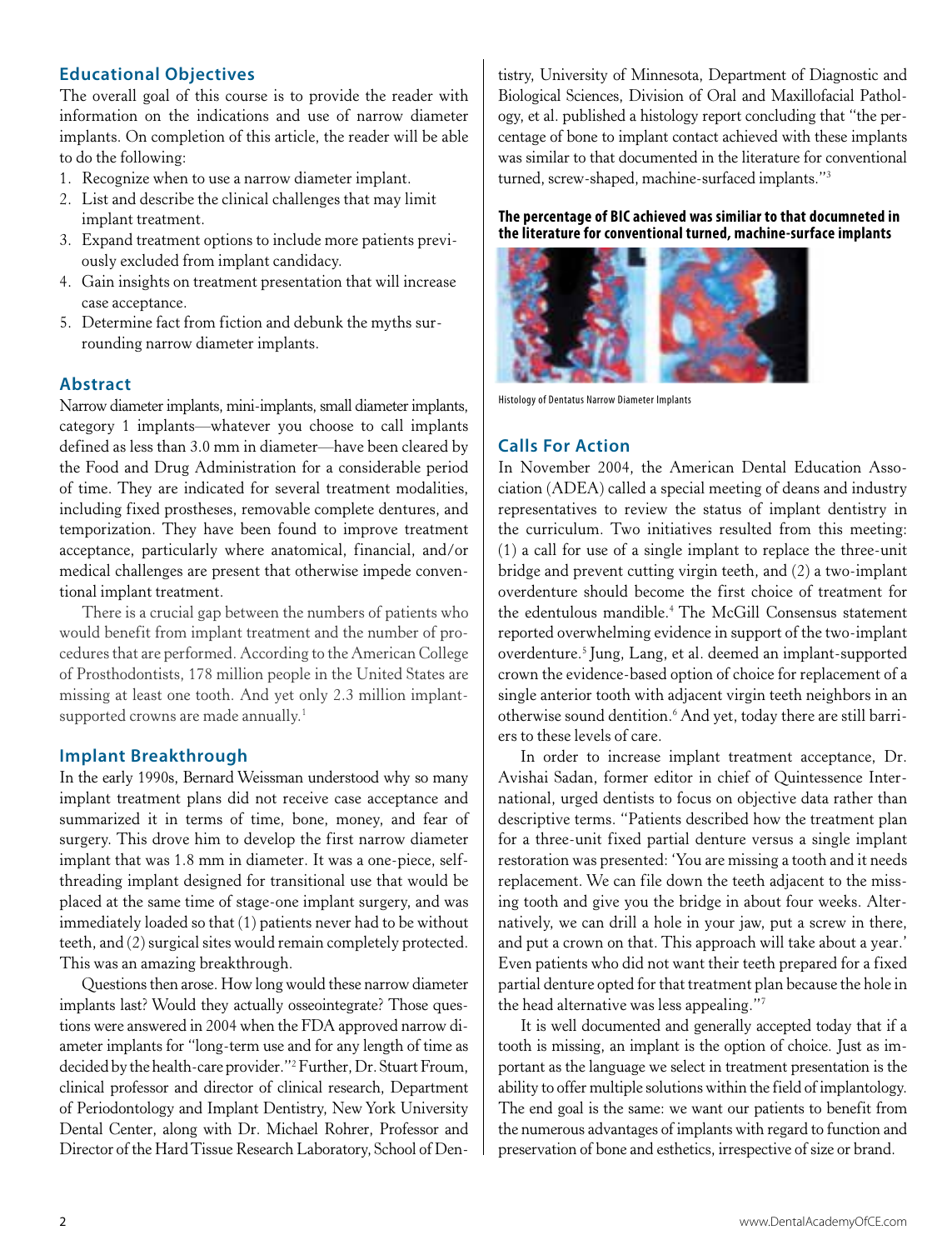Many times narrow diameter implants can overcome patient objections because they address specific, and often overlapping, well-known concerns. They offer a minimally invasive, affordable solution that is within reach for most patients. They eliminate the need for a two-stage surgery and having to wait for their teeth. Another advantage of the narrow diameter implant is that flap surgery is often unnecessary and sutures are not needed.<sup>8</sup>

#### **Turning Point**

The right combination of factors—both technical and economical, among others—align to shift a product from that of a luxury to an everyday item. Today, the adoption of new products is happening at an increasingly rapid pace. Considering dental implants in this context, the trend toward this treatment becoming commonplace is clear.

We see medical practices redefining their roles. They are recognizing a broader societal responsibility to acknowledge the real value of health-care expenses and the treatment results. Thus, medical doctors are urged to consider the economic consequences of their decisions.<sup>9</sup>

Likewise, in dentistry, we recognize that a one-size-fits-all approach to implantology is no longer viable. Textbook dentistry—the gold-standard, top-of-the-line, A-one treatment plans—must adapt to circumstances to meet the needs of a larger patient population. The benefits of narrow diameter implants offer one such solution to overcoming obstacles relating to clinical, medical, emotional, and/or financial means.

Today, we see numerous authors reporting successful results when narrow diameter implants were used to support definitive prostheses.10-14 Bidra and Almas reported a 94.7% survival rate of narrow diameter implants when used exclusively for definitive prosthodontic treatment in a systematic review of literature in 2013.15 Sohrabi et al. also conducted a literature review and concluded "no significant difference in failure and complication rates between narrow body implants and standard-diameter implants." 16

CONCLUSION: In cases of limited space, NDIs offer an implant option with the advantages common to standard-implant restorations."

Had a **survival rate** comparable to standard-diameter implants Displayed **an annual bone loss** com- parable to standard-diameter implants Achieved favorable **esthetic results** <sup>21</sup>

Research shows that when used appropriately, narrow diameter implants offer a practical and predictable solution. As best explained by Dr. Dennis Tarnow, clinical professor of periodontology and director of implant education at Columbia School of Dental Medicine, "The bone does not know the difference between a 1 mm implant or a 9 mm implant. What matters is what you do on top of it."17

Since their inception, narrow diameter implants—classified here as under 3.0 mm in diameter—have undergone advances in **material** (grade V Ti-alloy), **surface** (treated to increase surface area and improve osseointegration), and **prosthetic design** (screw-retained with abutment variety comparable to conventional implants), all working to improve the ease of use and success rates.

#### **Increasing Access to Care**

As it stands today, of the patient population that actually goes to the dentist, only 10% of those that could benefit from an implant actually proceed with treatment.<sup>18-20</sup>

According to the American Academy of Implant Dentistry (AAID), the dental implant and prosthetic market in the US is projected to reach \$6.4 billion by 2018—a \$6.4 billion-dollar industry fueled by 10% of the population.<sup>20</sup> In order to maximize profits, a conventional implant company needs to add to their product offerings. We see that happening with the likes of grafting materials, new membranes, and the advent of digital dentistry, all of which are amazing advances making implantology more predictable and successful. But those advances add cost to the procedure and fail to address the 90% who go without treatment.

Narrow diameter implants are particularly effective where anatomical, financial, and medical challenges are present that otherwise impede conventional implant treatment.

#### **Increasing Treatment Options**

Because they require less overall intervention, often eliminate the need for bone grafting procedures, and greatly reduce the number of chairside visits, narrow diameter implants are quickly being recognized as one of the best additions to the armamentarium for dentists to treat patients who are missing one tooth or more. The high success rate of implants has also expanded treatment options for both dentists and patients.

Primarily, narrow diameter implants can be placed into anatomically challenging areas that would be contraindicated for standard diameter implants without site modification procedures—procedures that add to treatment time, overall cost, and morbidity, all of which can deter patients from dental implant therapy.

#### **Advantages of Narrow Diameter Implants**

| Eliminate grafting                    |
|---------------------------------------|
| Often flapless technique              |
| Immediately loaded restoration        |
| Reduced chair time / number of visits |
| Cost effective                        |
| No preparation of adjacent teeth      |
| Retrievability                        |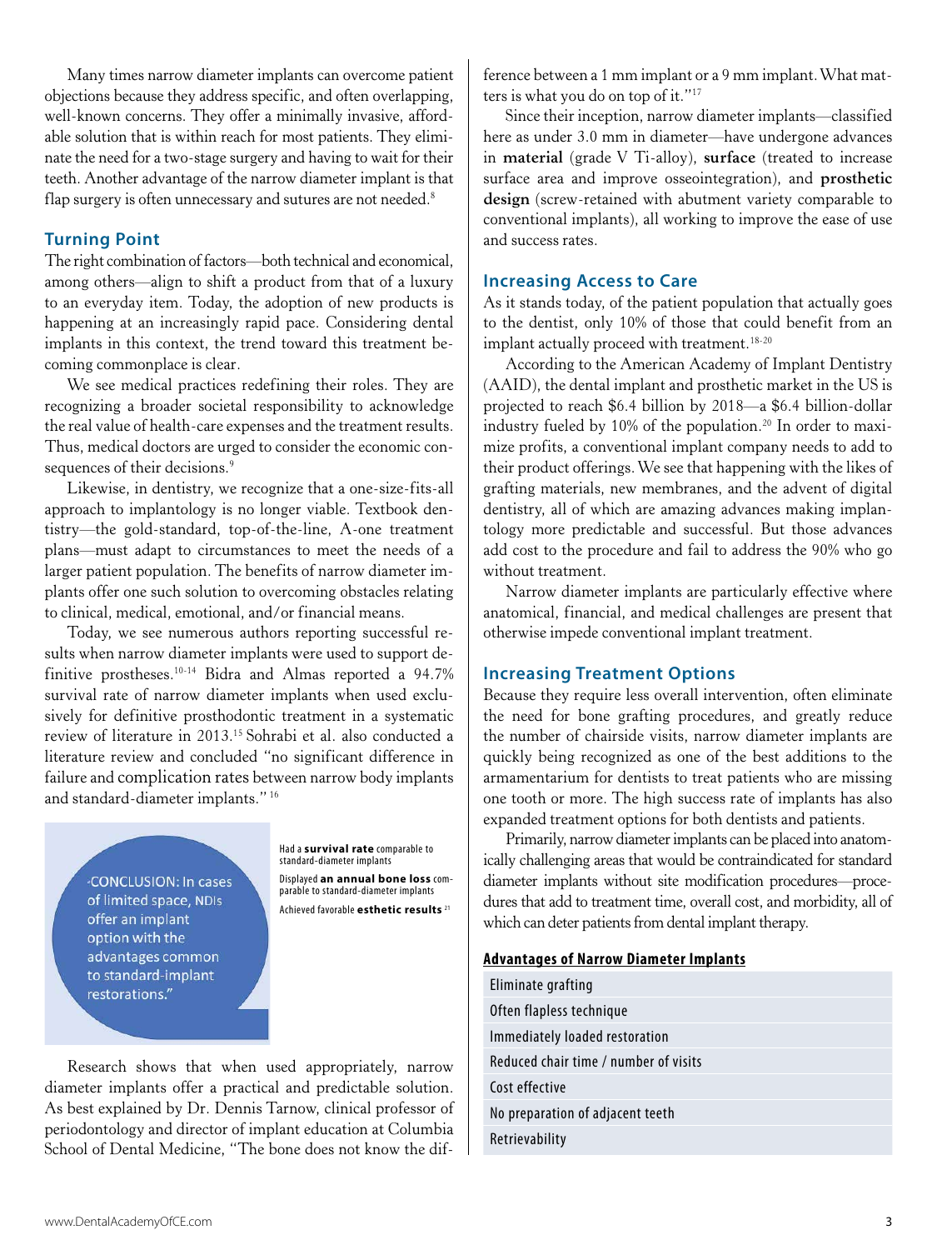#### **Narrow Spaces**

In areas of limited bone width, limited mesial-distal space, or converging roots, narrow diameter implants are an ideal solution. A narrow diameter implant makes it possible to maintain adequate bone dimensions and proper implant spacing without augmentation, as well as preserving the buccal plate, because less bone is prepared for the osteotomy. The tapered design facilitates the one-stage surgery and is more conducive to a minimally invasive, flapless implant placement. This eliminates many postoperative challenges and decreases patient post-op discomfort.

Narrow diameter implants avoid the need for preparation and/or reduction to the adjacent natural dentition. They allow patients who normally would have to proceed with a fixed bridge or resin-bonded bridge the option of dental implants. These patients include those with congenitally missing incisors, reduced interdental space following orthodontic movement, one or two missing mandibular incisors, or space collapse in the maxillary anterior area where orthodontic work was not considered a viable option.

A screw-retained abutment offers many prosthetic options and affords more flexibility for long-term maintenance. The restoration is retrievable and thus allows for repair or recoloring of the crown.

In a 14-year retrospective case series, Dr. Froum et al. reported an annual bone loss of <0.02 mm on narrow diameter implants, which is considerably less than that typically reported for standard diameter implants (.22-.80mm) 21 due in part to the solid, one-piece implant design that eliminates the microgap, reducing crestal bone loss.

#### **Overdentures**

An implant-retained denture can sometimes be considered the preferred treatment method, as it can provide support in cases of facial collapse. Numerous authors show successful results using two to four implants to retain an overdenture, both in terms of implant survival and patient satisfaction.22-27 But oftentimes, anatomic limitations and resorbed ridges compromise the number of implants, length, and position.28 Narrow diameter implant protocol recommends that four implants be placed between mental foramina, offering stabilization and cross-arch support and preventing rocking often seen with two-implant techniques.

In elderly patients with advanced medical issues or on anticoagulant therapy, the placement of more than one implant has been shown to have a statistically increased risk of complication.<sup>29</sup> Narrow diameter implants simplify the procedure for patients who are not candidates for conventional implants—a minimally invasive flapless surgery without bone augmentation results in little postop bleeding and decreased pain. Narrow diameter implants also preserve the jaw structure, preventing atrophy from bone loss.

A University of Gothenburg study on narrow diameter implants for overdenture retention by Tomasi et al. noted positive patient-centered outcomes of 100% satisfaction and reduced treatment times for patients presenting with compromised health

conditions (61%) and not in a condition to receive conventional implant surgical treatment. For the other patients, economic restrictions (29%) and fear of surgical treatment (10%) were reasons to opt for narrow diameter implant treatment rather than conventional surgery.30

#### **Temporization**

When narrow diameter implants are not considered for a long-term solution, they still present a valuable modality in supporting fixed provisional restorations. At times when bone grafting is necessary to place and restore an implant, narrow diameter implants can protect the augmented site with a fixed provisional restoration, offering a comfortable and acceptable solution as compared to a removable denture. Narrow diameter implants allow a patient to undergo lengthy treatments without ever losing function or suffering the embarrassment of having to go without teeth.

In some instances, the implants intended for provisionalization can be incorporated into the definitive prosthesis as well. In a case study with 11-year follow up, Froum, Misch, et al. found that "these implants achieve excellent osseointegration and may be used long term to support the definitive prosthesis when splinted to standard diameter implants."<sup>31</sup>

#### **Areas of Use**

| Single-tooth restorations      | Congenitally missing laterals,<br>converging roots, limited interdental<br>space     |
|--------------------------------|--------------------------------------------------------------------------------------|
| <b>Multi-unit bridges</b>      | Thin ridges                                                                          |
| <b>Immediate temporization</b> | Protection of grafted sites,<br>surgical quide stabilization, tissue<br>architecture |
| <b>Overdenture retention</b>   | Can later be converted to fixed<br>restoration with Elypse coping                    |

#### **Case Studies Limited interdental spaces**

Case courtesy of Dr. Paul Petrungaro, periodontist, Chicago, IL. Case originally appeared in *Inside Dentistry*, March 2006.

A 14-year-old nonsmoking girl presented for replacement of the congenitally missing right lateral incisor (tooth No. 7). The patient's orthodontic treatment had resulted in a compromised implant receptor site. Along with her parents, the patient refused any reduction of the virgin natural teeth, and did not accept the option of a resin-bonded bridge. The use of a removable prosthesis was contraindicated because of the patient's significant gag reflex. At the gingival level, the edentulous space measured 4.7 mm from the mesial of tooth No. 6 to the distal of tooth No. 8. Conventional implant dimensions were unacceptable to treat this compromised edentulous space. For these reasons, the Dentatus ANEW 2.4-mm x 14-mm implant was selected for placement, and the immediate provisionalization procedure was selected to allow the patient to have a nonremovable tooth option.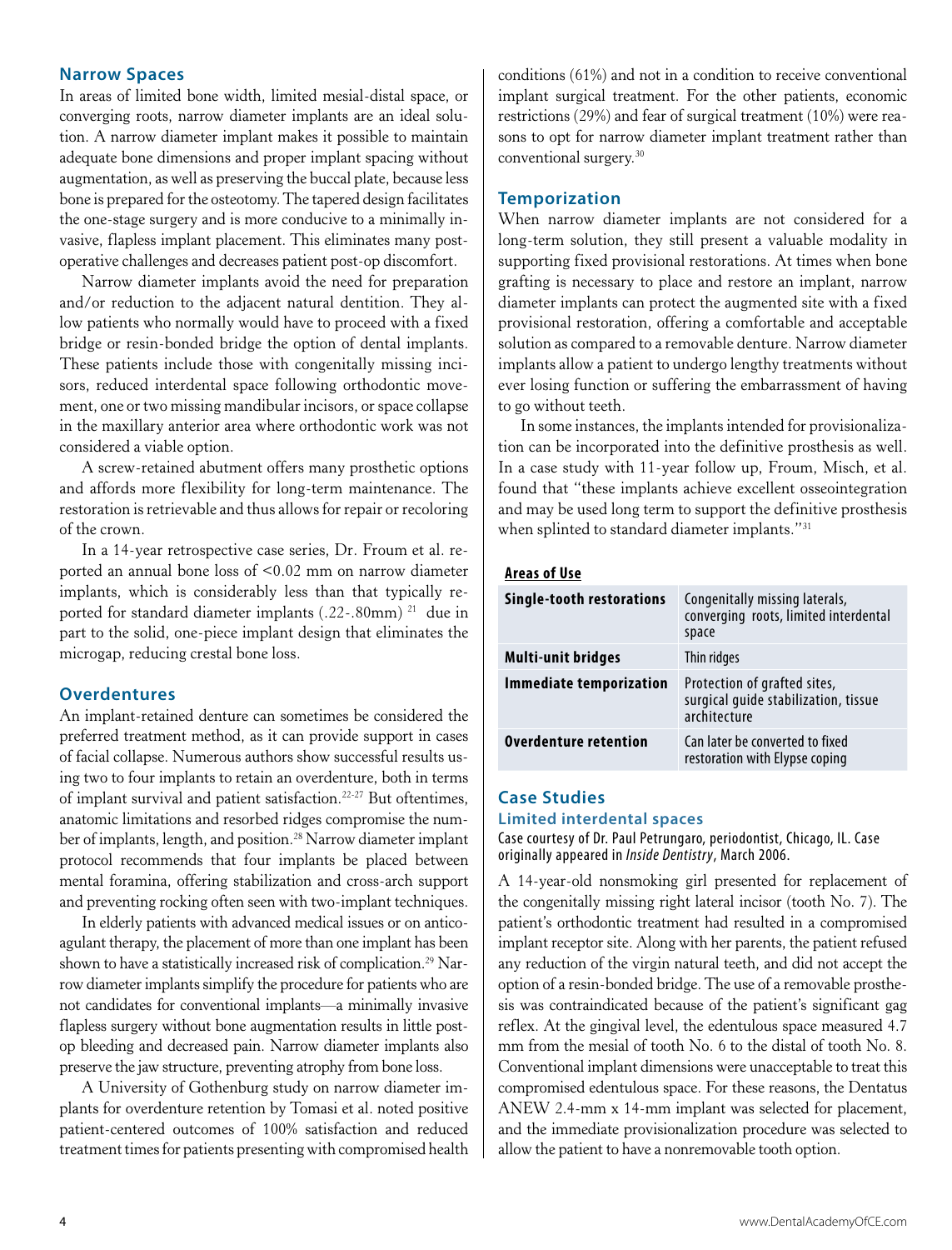

1. Preoperative view of the maxillary right lateral incisor space

**6.**

**5.**

2. Preoperative periapical radiograph

**4.**

- 3. Placement of the Dentatus ANEW™ implant
- 4. The completed provisional restoration
- 5. The final implant-supported restoration
- 6. The digital periapical radiograph of the completed case

#### **Long-term in patients unable to receive conventional implants**

Case courtesy of Tommaso Ravasini, DMD, Parma, Italy. Case originally appeared in *Inside Dentistry*, Jul/Aug 2007.

A distraught 70-year-old female patient presented with a missing tooth. Her dentist assured the patient that her tooth could be replaced and presented the range of available treatment options. She could have a fixed bridge that would require cutting and preparing the healthy adjacent teeth, or she could replace her tooth with a Maryland-type bridge with extending wings that would be cemented to the lingual side of her adjacent teeth. The least appealing of the options was to make a removable tooth that would be held by friction and that might ultimately require a clasp design that would keep the removable more firmly in place. Because of her limiting bone and the restrictive space, the author recommended the more economical procedure for replacing her tooth with a porcelain crown supported by a narrow diameter implant (Dentatus ANEW). She ultimately selected to have her tooth replaced with a porcelain crown. She was much relieved to hear that the cost would be within her means and that this would be accomplished speedily within a fewer number of visits and in a painless manner.

**Because of her limiting bone and the restrictive space, the author recommended the more economical procedure for replacing her tooth with a porcelain crown supported by a narrow diameter implant (Dentatus ANEW).**



- 1. The root was extracted in a straight, upward motion and the area was allowed to mature and fully heal
- 2. The manual winged key was used to complete the installation
- 3. A temporary polycarbonate crown was selected to fit into the space
- 4. After osseointegration, the final crown was copied from the patient's fractured tooth

#### **Overdentures in patients with anatomical limitations** Case courtesy of Dr. Tera Greene, Meridian, ID

A 54-year-old female presented with autoimmune hepatitis and was on heavy doses of prednisone, causing extreme dry mouth that resulted in teeth becoming grossly carious. The patient opted for full-mouth extractions and complete immediate dentures retained by four Dentatus Atlas implants; 2.2 x 10 mm was selected for both posterior implants and 1.8 x 10 mm for anterior implants. Dentatus implants were selected because the patient had a considerable anterior ridge undercut and the Tuf-Link silicone reline was ideal to regain her comfort.



- 1. Considerable undercut in the anterior maxilla
- 2. Placement of four Atlas implants
- 3. Panorex of implants in place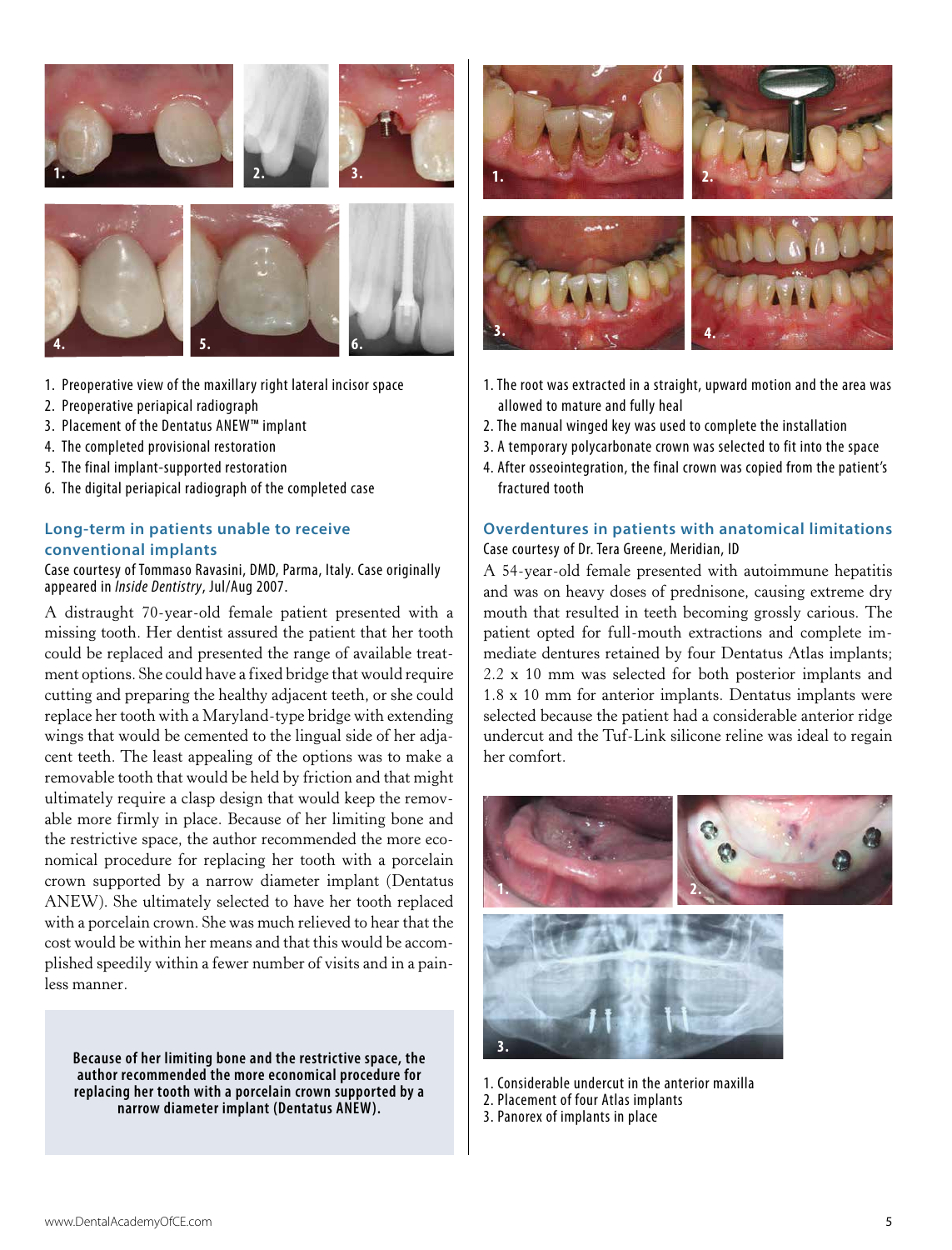#### **Overdentures in patients with limited finances**

Case courtesy of Paresh Shah, DMD, Winnipeg, Canada. Case originally appeared in *Oral Health*, July 2008.

A 76-year-old male presented with three remaining lower anterior teeth that required extractions. The teeth were nonsalvageable. He had been wearing an ill-fitting partial denture for many years. His health was noncontributory expect for one prophylactic aspirin tablet daily. His major complaint was a lower denture that was not secure enough to allow him to eat and speak properly. Several treatment options were presented including conventional implant placement (as the ideal scenario) or the option of a more conservative implant procedure utilizing narrow diameter implants with a minimally invasive surgical procedure. The patient selected to use narrow diameter implants due to cost, ease of placement, and the ability to function immediately.



- 1. Edentulous ridge prior to implant surgery
- 2. All four implants placed in position without raising a flap
- 3. The denture base was prepared and retrofitted with the resilient Tuf-Link liner
- 4. Patient reported denture was comfortable and secure, and that he was able to speak and eat better than prior to treatment

#### **Temporization during ridge augmentation** Case courtesy of Ziv Mazor, DMD Tel Aviv, Israel

A 55-year-old woman presented with severe ridge atrophy, needing bilateral ridge augmentations and sinus lifts. Postextraction treatment plan options were discussed with the patient during initial evaluation; a fixed implant-supported restoration was selected in order to achieve undisturbed healing and prevent migration of grafting material. Dentatus ANEW implants were selected as anchors for the temporary prosthesis due to the screw-retained feature, as the temporary bridge would need to be removed several times throughout treatment. 2.2 x 10 mm ANEW implants were inserted—two posteriorly on the right side and one anteriorly on the left, which securely held the temporary bridge in place.



- 1. Sinus lift and ridge augmentation
- 2. Placement of Dentatus ANEW implants
- 3. Prosthetic buildup for bridge
- 4. Components processed into bridge
- 5. CT scan of temporized bridge

#### **Future Considerations**

In recent years, we've seen an increased focus on health-care reform. In this economic climate and with the cost of health care constantly on the rise, dentists are rapidly becoming more proactive in considering alternative treatment modalities that offer solutions when patient objections limit access to care.

According to Dr. Carl Misch, there is an ever-increasing demand for dental implants resulting from the combined effects of several factors, most notably that our aging population is living longer and is more socially active.<sup>32</sup>

With an increasingly aging population, higher costs of health care, and an overwhelming 90% of people rejecting implant treatment, it is time to embrace change to treat more patients with reliable, safe, and economical options.

 Consider the social implications for seniors who look forward to meeting their friends for lunch or attending family celebrations—or even those at the opposite end of the spectrum—teens with congenitally missing laterals or sports injuries who are even more apt to feel self-conscious or excluded.

Education is essential. Even if dentists are not placing implants themselves, they need to recognize when implants should be recommended. For dentists looking to treat more patients, narrow diameter implants are an essential part of the implant armamentarium. Patients report overwhelmingly of their improved quality of life and express their appreciation for treatment that they once thought was impossible.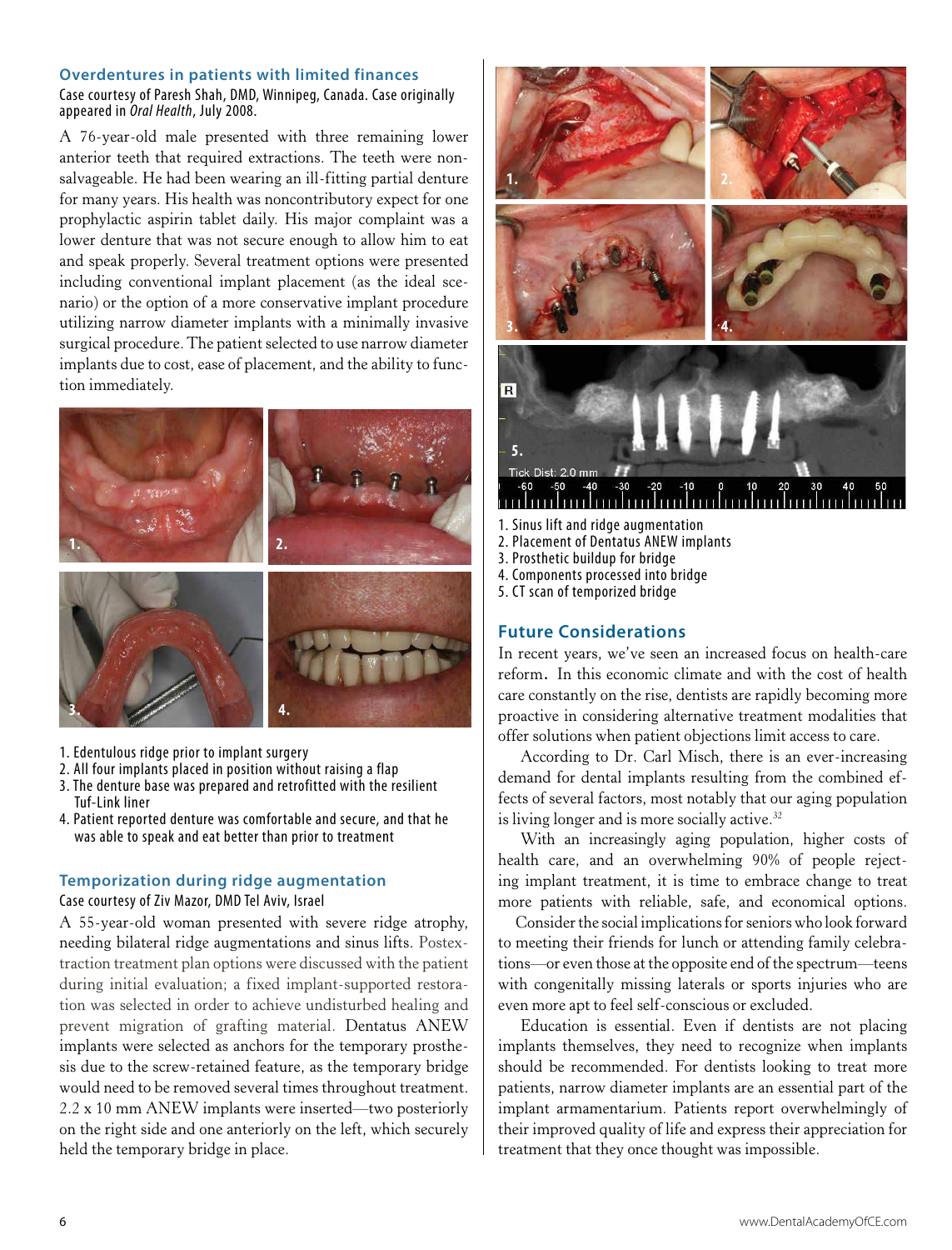Reach out to your patients—make available to them choices that make it easier for them to say "yes." It won't only make them feel good; it will make you feel good as well.

#### **References**

- 1. https://www.gotoapro.org/facts-figures/
- 2. Nats Corp. FDA Compliance; Endosseous Implants.; 2004.
- 3. Froum S, Simon H, Cho S, Elian N, Rohrer M, Tarnow D. Histologic evaluation of bone-implant contact of immediately loaded transitional implants after 6 to 27 months. The International Journal of Oral & Maxillofacial Implants. Volume 20, Number 1. 2005. 54-60.
- Petropoulos VC, Arbree NS, Tarnow D Rethman M, Malmquist J, Valachovic R, Brunson WD, Alfano MC. Teaching implant dentistry in the predoctoral curriculum: a report from the ADEA Implant Workshop's Survey of Deans. Journal of Dental Education. 2004. Vol 70, No 5: 580-588.
- 5. Feine JS, Carlsson GE, Awad MA, et al. McGill Consensus Statement on Overdentures. The International Journal of Oral & Maxillofacial Implants. Volume 17, Number 4. 2002. 601-602.
- 6. Jung RE, Pjetursson BE, Glauser R, Zembic A, Zwahlen M, Lang NP. A systematic review of the 5-year survival and complication rates of implant-supported single crowns. Clin Oral Implants Res. 2008. Feb;19(2):119-30. Epub 2007 Dec 7.
- 7. Sadan A. Editorial: Implant dentistry and the standard of care in dental education. Quintessence International. 2005. Vol 36; Number 6: 327.
- 8. Rossein K. Narrow-body implants preserve patients' quality of life. Oral Health. Aug. 2007. 39-44, 47-50.
- 9. Pollack A. Treatment cost could influence doctors' advice. New York Times. April 18, 2014:A1.
- 10. Vigolo P, Givani A. Clinical evaluation of single-tooth mini-implant restorations: a five-year retrospective study. J Prosthet Dent. 2000. 84(1):50-54.
- 11. Mazor Z, Steigmann M, Leshem R, Peleg M. Mini-implants to reconstruct missing teeth in severe ridge deficiency and small interdental space: a 5-year case series. Implant Dent. 2004. 13(4):336-341.
- 12. Froum SJ, Cho SC, Cho YS, et al. Narrow-diameter implants: a restorative option for limited interdental space. Int J Periodontics Restorative Dent. 2007. 27(5):449- 455.
- 13. Shatkin TE, Petrotto CA. Mini dental implants: a retrospective analysis of 5640 implants placed over a 12-year period. Compend Contin Educ Dent. 2012. 33 spec 3:2-9.
- 14. Anitua E, Saracho J, Begoña L, Alkhraisat MH. Long-term follow-up of 2.5-mm narrow-diameter implants supporting a fixed prostheses. Clin Implant Dent Relat Res. 2015. Apr 27. doi: 10.1111/cid.12350.
- 15. Bidra AS, Almas K. Mini implants for definitive prosthodontic treatment: a systematic review. J Prosthet Dent. 2013. 109(3):156-164.
- 16. Sohrabi K, Mushantat A, Esfandiari S, Feine J. How successful are small-diameter implants? A literature review. Clin Oral Implants Res. 2012. 23(5):515-25.
- 17. Tarnow D. Implants High Cost, Low Cost and Everything in Between. 31st Annual AACD Scientific Session. San Francisco, CA. 2017.
- 18. Cole A. The top 50 European Manufacturers of Dental Implants (2nd Ed). Millenium Research Group. 2014.
- 19. Straumann proprietary survey 2010

**Online Completion**

20. American Academy of Implant Dentistry. Dental Implants Facts and Figures —

### **INSTANT EXAM CODE 15236**

Use this page to review the questions and answers. Return to www.DentalAcademyOfCE.com and sign in. If you have not previously purchased the program select it from the "Online Courses" listing and complete the online purchase. Once purchased the exam will be added to your Archives page where a Take Exam link will be provided. Click on the "Take Exam" link, complete all the program questions and submit your answers. An immediate grade report will be provided and upon receiving a passing grade your "Verification Form" will be provided immediately for viewing and/or printing. Verification Forms can be viewed and/or printed anytime in the future by returning to the site, sign in and return to your Archives Page.

#### 1.Narrow diameter implants are defined as implants:

- a. less than 3.0mm in diameter
- b. between 3-3.5mm in diameter
- c. 1.8mm diameter implants
- d. above 4.0mm in diameter

#### 2. Narrow diameter implants are indicated for:

- a. fixed prostheses
- b. removable dentures
- c. temporization
- d. all of the above

AAID. aaidcom. 2017. Available at: http://www.aaid.com/about/Press\_Room/ Dental\_Implants\_FAQ.html. Accessed May 31, 2017.

- 21. Froum SJ, Shi Y, Fisselier F, Cho SC, et al. Long-term Retrospective Evaluation of Success of Narrow-diameter implants in Esthetic Areas: A Consecutive Case Series with 3 to 14 Years Follow-up. Int J Periodontics Restorative Dent. 2017. 37(5):629-637.
- 22. Cho, S.C.; Froum, S.; Tai, C.H.; Cho, Y.S.; Elian, N.; Tarnow, D."Immediate Loading of Narrow Diameter Implants in Severely Atrophic Mandibles"' Practical Procedures & Aesthetic Dentistry, Vol. 19, No. 3, Apr. '07 pgs. 167-174
- 23. Batenburg RHK, Meijer HJA, Raghoebar GM, Vissink A. Treatment concept for mandibular overdentures supported by endosseous implants: A literature review. Int J Oral Maxillofac Impl. 1998. 13(4):539-545.
- 24. Mericske-Stern R, Schaffner TS, Marti P, Geering AH. Peri-implant mucosal aspects ITI implants supporting overdenture. Clin Oral Impl Res. 1994. 5(1):9-
- 25. Heydenrijk K, Raghoebar GM, Meijer HJ, van der Reijden WA, van Winkelhoff AJ, Stegenga B. Two-stage IMZ implants and ITI implants inserted in a singlestage procedure. A prospective comparative study. Clin Oral Implants Res. 2002 Aug;13(4):371-80.
- 26. Jemt T, Chai J, Harnett J, Heath MR, Hutton JE, Johns RB, et al. A 5-year prospective multicenter follow-up report on overdentures supported by osseointegrated implants. Int J Oral Maxillofac Implants. 1996 May-Jun;11(3):291-8.
- 27. Naert, I., Gizani, S., Vuylsteke, M., & van Steenberghe, D. (1999). A 5-year prospective randomized clinical trial on the influence of splinted and unsplinted oral implants retaining a mandibular overdenture: Prosthetic aspects and patient satisfaction. Journal of Oral Rehabilitation, 26, 195-202.
- 28. Sadowsky SJ (2001) Mandibular implant-retained overdentures: A literature review. J Prosthet Dent 86:468-473.
- Smith RA, Berger R. Risk factors associated with dental implants in healthy and medically compromised patients. Int J Oral Maxillofac Impl 1992;7(3):367-372
- 30. Tomasi C, Idmyr BO, Wennstrom JL. Patient satisfaction with mini-implant stabilised full dentures. A 1-year prospective study. Journal of Oral Rehabilitation. 2013. 3.
- 31. Froum S, Cho SC, Florio S, Misch C. Use of narrow-diameter implants in treatment of severely atrophic maxillary anterior region with implant-supported fixed restorations. Compendium. Volume 37, Issue 5, May 2016.
- 32. Misch CE. Dental Implant Prosthetics, 2nd Edition.

#### **Author Profile**

**Dr. Tera Greene** has always believed that without dental health, an individual is not healthy. Her practice Accure Dental & Dentures, Meridian, ID, offers extractions, dentures, partials, implants, and all forms of general dentistry. The practice makes its own brand of dentures in its onsite dental lab, providing custom dentures the same day as tooth extraction.

#### **Author Disclosure**

Dr. Tera Greene has no commercial ties with the sponsors or the providers of the unrestricted educational grant for this course.

#### www.DentalAcademyOfCE.com **7**

#### **Questions**

- - a. 1.0mm diameter
- b. 1.8mm diameter
- c. 2.0mm diameter
- d. 2.8mm diameter
- 4. Narrow diameter implants are FDA approved for:

#### a. temporization

- b. long-term use or any length of time
- c. 20 years
- d. none of the above
- 3.The first narrow diameter implant was: 5. According to the American College of Prosthodontics \_\_\_\_\_ people in the United States are missing at least 1 tooth:
	- a. 1 million
	- b. 2.3 million
	- c. 178 million
	- d. 248 million

#### 6. Narrow diameter implants are:

- a. immediately loaded
- b. out of occlusion
- c. allow patients to never be without teeth d. all of the above
-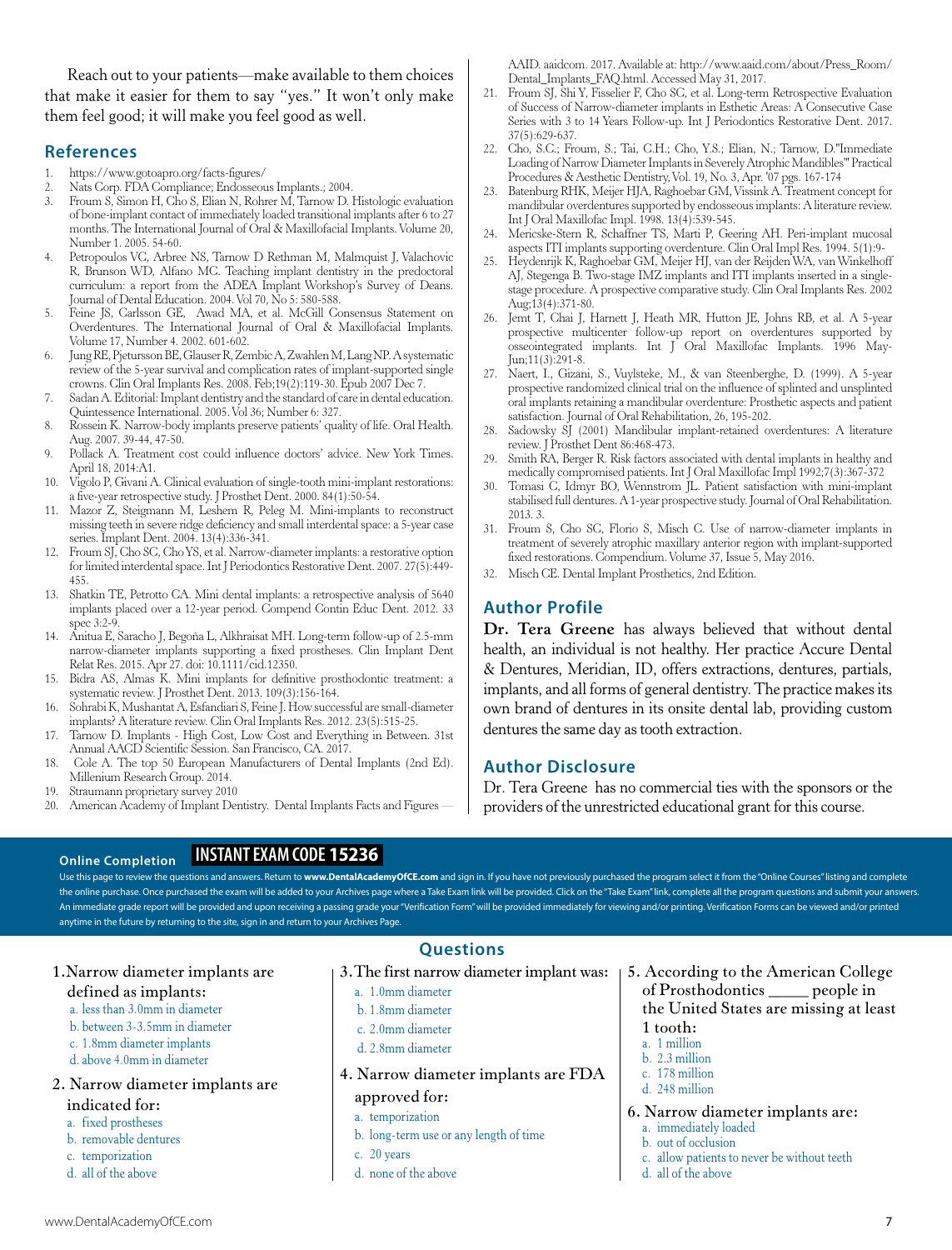#### **Questions- Continued**

- 7. What drove the need to develop the first narrow diameter implant:
	- a. patients never had to be without teeth
	- b. surgical sites would remain completely protected c. both a & b
	- d. neither a nor b
- 8. A 2004 ADEA initiative called for use of a single implant to replace a 3-unit bridge and
	- a. prevent cutting virgin teeth
	- b. reduce lab fees
	- c. increase fees
	- d. none of the above
- 9. According to Jung & Lang etal, this is the evidence-based option of choice
- for replacement of a single anterior tooth with adjacent virgin teeth:
- a. an implant
- b. a bridge
- c. a flipper
- d. none of the above
- 10. The bone to implant contact achieved with narrow diameter implants is:
	- a. less than seen with conventional implants
	- b. on par with conventional implants c. more than seen with conventional implants
	-
	- d. has not been tested
- 11. The one-size fits all approach to dentistry is:
	- a. becoming mainstream
	- b. the only way to practice
	- c. the approach of choice
	- d. no longer viable
- 12. Bidra and Almas reported \_\_ sur-
- vival rate in a 2013 review of literature: a. 92.3%
- b. 93.7%
- c. 94.7%
- d. 95.5%
- 13. What percentage of patients who visit the dentist, and are candidates for implant treatment, actually proceed with treatment:
	- a. 90%
	- b. 75%
	- c. 10%
	- d. none
- 14. Narrow diameter implants may eliminate the need for:
	- a. reflecting a full flap
	- b. bone grafting
	- c. to fabricate a Maryland bridge
	- d. all of the above
- 15. Narrow diameter implants are particularly effective where challenges are present that otherwise impede treatment:
	- a. medical
	- b. financial
- c. anatomical
- d. all of the above
- 16. Narrow diameter implants are indicated for use in: a. congenitally missing laterals b. where there is reduced interdental space c. converging roots d. all of the above 17. In a 14-year retrospective case series, Dr. Froum et al. reported an annual bone loss of <0.02 mm on narrow diameter implants, which is considerably \_\_\_\_\_\_\_\_\_that typi
	- cally reported for standard diameter implants. a. less than
	- b. more than
	- c. exactly the same as
	- d. on par
	-
- 18. An implant retained overdenture can sometimes be  $\qquad \qquad$  as it can provide support in cases of facial collapse
- a. considered for treatment
- b. considered the preferred treatment method
- c. rejected as a treatment option
- d. none of the above
- 19. Tomasi's narrow diameter implant study on overdenture retention at the University of Gothenburg noted:
	- a. patients with medical conditions were not ideal candidates
	- b. financial constraints are never a consideration
	- c. all patients treated were very satisfied
	- d. fear of surgery is not a factor in treatment acceptance

20. Narrow diameter implants simplify the procedure for patients who are not candidates for conventional implants because

- a. it's a minimally invasive flapless surgery
- b. doesn't require bone augmentation
- c. results in little post-op bleeding and decreased pain.
- d. all of the above
- 21. A minimally invasive flapless surgery without bone augmentation results in:
	- a. a lot of post-op bleeding
	- b. little post-op bleeding & decreased pain
	- c. no post-op bleeding
	- d. a lot of pain
- 22. Narrow diameter implants offer a  $\& \_\_\_\_\$  solution that is
	- within reach for most patients: a. invasive & expensive
	- b. invasive & affordable
	- c. minimally invasive & affordable
	- d. minimally invasive & expensive
- 23. When narrow-diameter implants are not considered for a long-term solution, they

8 www.DentalAcademyOfCE.com

- a. still can be used to support a fixed provisional restoration
- b. shouldn't be used at all
- c. should only be used for dentures
- d. none of the above

#### 24. With implants patient benefits include:

- a. function
- b. preservation of bone
- c. esthetics
- d. all of the above

#### 25. In recent years there is increased focus on healthcare reform and

#### dentists are

- a. more proactive in alternative treatment modalities
- b. attending more CE courses
- c. sticking to what they know
- d. referring out patients

#### 26. There is ever increasing demand for dental implants most notably because:

- a. our aging population is living longer & more socially active
- b. our aging population has more disposable income
- c. our aging population is on social media
- d. none of the above

dentures

d. none of the above

ments without: a. losing function b. suffering embarrassment

c. both a and b d. neither a nor b

prosthesis

prosthesis c. must be evaluated d. none of the above

a. treatment acceptance b. patient comfort c. neither a nor b d. both a and b

#### 27. As a temporary solution, narrow diameter implants are:

c. uncomfortable and unacceptable solution as compared to removable dentures

28. Narrow diameter implants allow patients to undergo lengthy treat-

29. Narrow diameter implantsa. can be incorporated into a definitive

b. should never be incorporated into a definitive

30. Narrow diameter implants improve:

a. comfortable and acceptable solution as compared to removable dentures b. require more maintenance than removable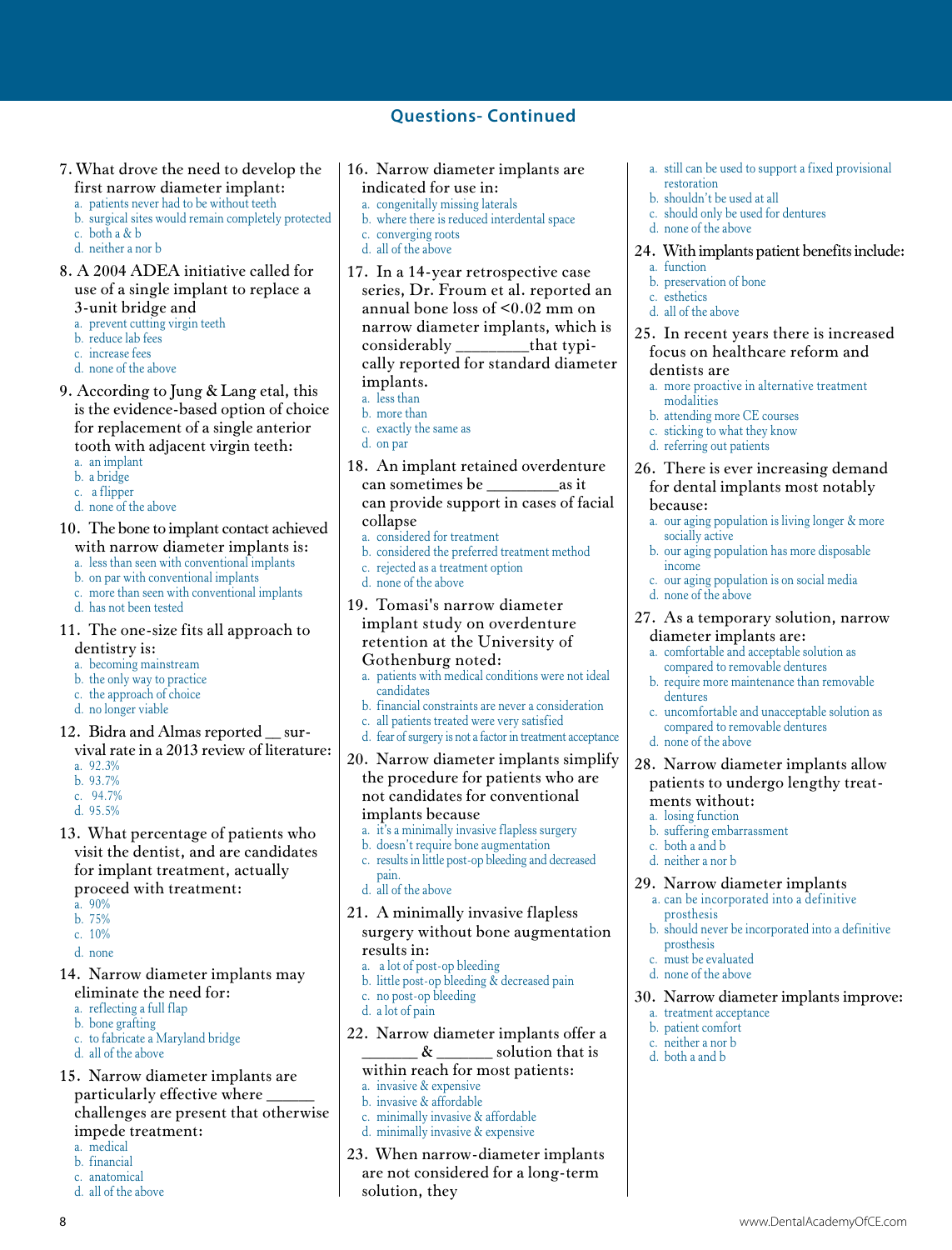#### **INSTANT EXAM CODE 15236**

ANSWER SHEET

### Past, Present, and Future of Narrow Diameter Implants

| Name:              | Title:         | Specialty: |          |
|--------------------|----------------|------------|----------|
| Address:           | E-mail:        |            |          |
| City:              | State:         | ZIP:       | Country: |
| Telephone: Home (  | Office (       |            |          |
| Lic. Renewal Date: | AGD Member ID: |            |          |

Requirements for successful completion of the course and to obtain dental continuing education credits: 1) Read the entire course. 2) Complete all information above. 3) Complete answer sheets in either pen or pencil. 4) Mark only one answer for each question. 5) A score of 70% on this test will earn you 3 CE credits. 6) Complete the Course Evaluation below. 7) Make check payable to PennWell Corp. **For Questions Call 800-633-1681**

#### **Educational Objectives**

- 1. Recognize when to use a narrow diameter implant.
- 2. List and describe the clinical challenges that may limit implant treatment.
- 3. Expand treatment options to include more patients previously excluded from implant candidacy.
- 4. Gain insights on treatment presentation that will increase case acceptance.
- 5. Determine fact from fiction and debunk the myths surrounding narrow diameter implants.

#### **Course Evaluation**

|                                                                          |                                                    |    | 1. Were the individual course objectives met?                                                                          |     |    |                   |                |                |                |          |          |
|--------------------------------------------------------------------------|----------------------------------------------------|----|------------------------------------------------------------------------------------------------------------------------|-----|----|-------------------|----------------|----------------|----------------|----------|----------|
| Objective #1:                                                            | Yes                                                | No | Objective #2: Yes                                                                                                      |     | No | Objective #3: Yes |                | No             |                |          |          |
| Objective #4:                                                            | Yes                                                | No | Objective #5:                                                                                                          | Yes | No |                   |                |                |                |          |          |
|                                                                          |                                                    |    | Please evaluate this course by responding to the following statements, using a scale of Excellent $=$ 5 to Poor $=$ 0. |     |    |                   |                |                |                |          |          |
|                                                                          |                                                    |    | 2. To what extent were the course objectives accomplished overall?                                                     |     |    | 5                 | 4              | 3              | 2              | 1        | $\theta$ |
|                                                                          |                                                    |    | 3. Please rate your personal mastery of the course objectives.                                                         |     |    | 5                 | 4              | $\overline{3}$ | $\overline{2}$ | 1        | $\theta$ |
| 4. How would you rate the objectives and educational methods?            |                                                    |    |                                                                                                                        |     | 5  | 4                 | 3              | $\overline{2}$ | 1              | $\theta$ |          |
| 5. How do you rate the author's grasp of the topic?                      |                                                    |    |                                                                                                                        |     | 5  | 4                 | $\overline{3}$ | $\overline{2}$ | 1              | $\theta$ |          |
| 6. Please rate the instructor's effectiveness.                           |                                                    |    |                                                                                                                        |     | 5  | 4                 | $\overline{3}$ | $\overline{2}$ | 1              | $\theta$ |          |
| 7. Was the overall administration of the course effective?               |                                                    |    |                                                                                                                        |     | 5  | 4                 | $\overline{3}$ | $\mathcal{P}$  | 1              | $\theta$ |          |
| 8. Please rate the usefulness and clinical applicability of this course. |                                                    |    |                                                                                                                        | 5   | 4  | 3                 | $\mathcal{P}$  | 1              | $\theta$       |          |          |
|                                                                          |                                                    |    | 9. Please rate the usefulness of the supplemental webliography.                                                        |     |    | 5                 | 4              | 3              | $\overline{2}$ | 1        | $\theta$ |
|                                                                          | 10. Do you feel that the references were adequate? |    |                                                                                                                        |     |    |                   | Yes            |                | No             |          |          |
|                                                                          |                                                    |    | 11. Would you participate in a similar program on a different topic?                                                   |     |    |                   | Yes            |                | No             |          |          |
|                                                                          |                                                    |    | 12. If any of the continuing education questions were unclear or ambiquous, please list them.                          |     |    |                   |                |                |                |          |          |
|                                                                          |                                                    |    | 13. Was there any subject matter you found confusing? Please describe.                                                 |     |    |                   |                |                |                |          |          |
|                                                                          |                                                    |    | 14. How long did it take you to complete this course?                                                                  |     |    |                   |                |                |                |          |          |
|                                                                          |                                                    |    | 15. What additional continuing dental education topics would you like to see?                                          |     |    |                   |                |                |                |          |          |

 $\mathcal{L}_\text{max}$  and  $\mathcal{L}_\text{max}$  and  $\mathcal{L}_\text{max}$  and  $\mathcal{L}_\text{max}$  and  $\mathcal{L}_\text{max}$  and  $\mathcal{L}_\text{max}$ 

| If not taking online, mail completed answer sheet to<br>PennWell Corp.<br>Attn: Dental Division,<br>1421 S. Sheridan Rd., Tulsa, OK, 74112<br>or fax to: 918-831-9804                               |                |                |                |                                  |                |                |                |                                  |  |  |
|-----------------------------------------------------------------------------------------------------------------------------------------------------------------------------------------------------|----------------|----------------|----------------|----------------------------------|----------------|----------------|----------------|----------------------------------|--|--|
| <b>For IMMEDIATE results,</b><br>go to www.DentalAcademyOfCE.com to take tests online.<br><b>INSTANT EXAM CODE 15236</b><br>Answer sheets can be faxed with credit card payment to<br>918-831-9804. |                |                |                |                                  |                |                |                |                                  |  |  |
| Payment of \$59.00 is enclosed.<br>П<br>(Checks and credit cards are accepted.)                                                                                                                     |                |                |                |                                  |                |                |                |                                  |  |  |
| If paying by credit card, please complete the<br>following: □MC □Visa □ AmEx<br>$\Box$ Discover<br>Charges on your statement will show up as PennWell                                               |                |                |                |                                  |                |                |                |                                  |  |  |
| 1.                                                                                                                                                                                                  | ⊛              | ℗              | ⊚              | ◍                                | $16.$ $\Omega$ | ℗              | ⊚              | $^{\circledR}$                   |  |  |
| 2.                                                                                                                                                                                                  | $^{\circledR}$ | ℗              | $^{\circledR}$ | ⓪                                | 17. ®          | $^\circledR$   |                | $^{\circledR}$                   |  |  |
| 3.                                                                                                                                                                                                  | ⋒              | $^{\circledR}$ |                | $^{\circledR}$                   | 18. A          | ℗              |                | $^{\circledR}$                   |  |  |
| 4.                                                                                                                                                                                                  | ⋒              | $^{\circledR}$ |                | $^{\circledR}$                   | 19. @          | $^{\circledR}$ | ⊙              | $^{\circledR}$                   |  |  |
| 5.                                                                                                                                                                                                  | $^{\circledR}$ | $^{\circledR}$ | $^{\circledR}$ | $^{\circledR}$                   | 20. ®          | $^{\circledR}$ | $^\circledR$   | $^{\circledR}$                   |  |  |
| 6.                                                                                                                                                                                                  | $^{\circledR}$ | $^{\circledR}$ | $^{\circledR}$ | $^{\circledR}$                   | 21. ®          | $^{\circledR}$ | ⊚              | $^{\circledR}$                   |  |  |
| 7.                                                                                                                                                                                                  | $^\circledR$   | ℗              | $^{\circledR}$ | $^{\circledR}$                   | 22. ®          | ℗              |                | $^{\circledR}$                   |  |  |
| 8.                                                                                                                                                                                                  | ⊛              | ®              |                | $^{\circledR}$                   | 23.②           | ®              | ◎              | $^{\circledR}$                   |  |  |
| 9.                                                                                                                                                                                                  | ⋒              | $^{\circledR}$ |                | ◉                                | 24. ®          | $^{\circledR}$ | ◎              | $^{\circledR}$                   |  |  |
|                                                                                                                                                                                                     | $10.$ $\circ$  | ®              | $^{\circledR}$ | $^{\circledR}$                   | $25.$ $\circ$  | $^{\circledR}$ | $^{\circledR}$ | $^{\circledR}$                   |  |  |
|                                                                                                                                                                                                     |                |                |                |                                  |                |                |                |                                  |  |  |
| 11 A                                                                                                                                                                                                |                | ℗              |                | $^{\circledR}$<br>$^{\circledR}$ | 26. ®          | $^{\circledR}$ | $^{\circ}$     | $^{\circledR}$<br>$^{\circledR}$ |  |  |

AGD Code 690

13. 4 ® © <sup>®</sup> 14. 40 (B) (D) (D) 15. 4 ® © <sup>®</sup>

#### **PLEASE PHOTOCOPY ANSWER SHEET FOR ADDITIONAL PARTICIPANTS.**

We encourage participant feedback DOURSE EVALUATION and PARTICIPANT FEEDBACK<br>We encourage participant feedback pertaining to all courses. Please be sure to complete the survey included<br>with the course. Please e-mail all qu

INSTRUCTIONS<br>Receive confirmation of passing by receipt of a verification is done manually. Participants will<br>mailed within two weeks after taking an examination.<br>mailed within two weeks after taking an examination.

All participants scoring at least 70% on the examination will receive a verification form verifying 3 CE<br>redition the formal continuing education program of this sponsor is accepted by the AGD for Fellowship'<br>Mastership cr

PennWell is an ADA CERP Recognized Provivine: NiFONMATION<br>to assist dental professionals in identifying quality providers of continuing dental education. ADA CERP<br>does not approve or endorse individual courses or instructo

Concerns or complaints about a CE Provider may be directed to the provider or to ADA CERP ar www.ada. org/cotocerp/

The PennWell Corporation is designated as an Appoved PACE Program Provider by the Academy of General<br>Dentistry. The formal continuing dental education programs of this program provider are accepted by the<br>MaD for Fellowshi

RECORD KEEPING<br>Contact our offices for a copy of your successful completion of any exam for a minimum of six years. Please<br>Contact our offices for a copy of your continuing education credits report. This report, which will

28. (A) (B) 29. A B C D 30.  $\textcircled{a}$   $\textcircled{b}$   $\textcircled{c}$   $\textcircled{d}$ 

 $\circledcirc$   $\circledcirc$ 

Completing a single continuing education course does not provide enough information to give the<br>participant the feeling that s/he is an expert in the field related to the course topic. It is a combination of<br>many education

CANCELLATION/REFUND POLICY Any participant who is not 100% satisfied with this course can request a full refund by contacting PennWell in writing.

IMAGE AUTHENTICITY The images provided and included in this course have not been altered.

 $© 2017$  by the Academy of Dental Therapeutics and Stomatology, a division of Pe